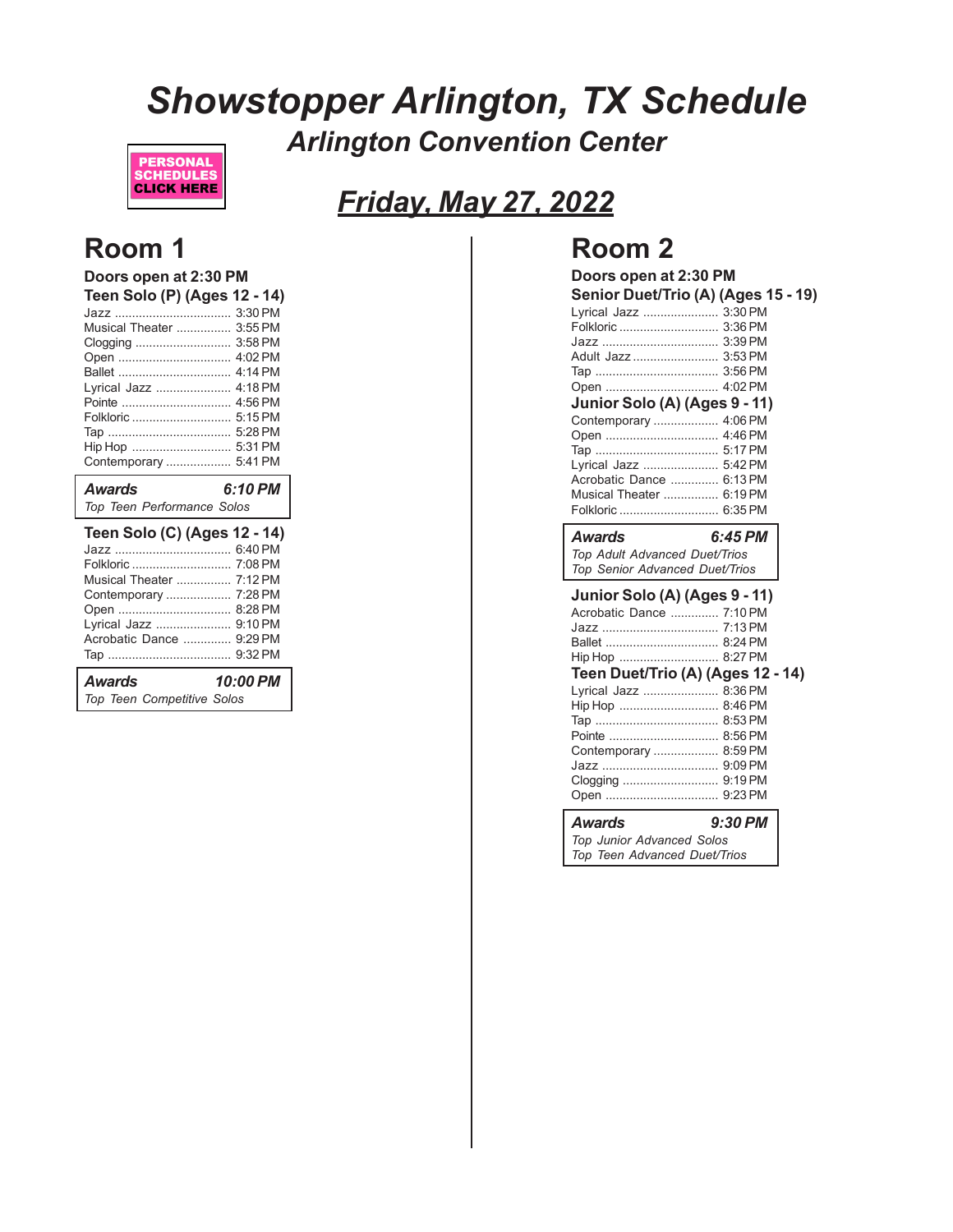# *Saturday, May 28, 2022*

# **Room 1**

**Doors open at 7:00 AM Junior Duet/Trio (P), Junior Solo (C), Mini Large Groups (P)**

All Categories ................... 8:00 AM

*Awards 10:25 AM*

*Top Junior Competitive Solos Top Junior Performance Duet/Trios Top Mini Performance Large Groups*

### **Junior/Mini Duet/Trio (C), Mini Small Groups (P), Mini Solo (C), Mini Duet/Trio (P), Mini Large Groups (C)**

All Categories ................. 10:45 AM

#### *Awards 1:40 PM*

*Top Junior Competitive Duet/Trios Top Mini Competitive Duet/Trios Top Mini Competitive Large Groups Top Mini Competitive Solos Top Mini Performance Duet/Trios Top Mini Performance Small Groups*

**Junior/Mini Duet/Trio (A), Junior Small Groups (P), Mini Small Groups (A), Mini Super Groups (A)** All Categories ................... 2:20 PM

*Awards 5:35 PM*

*Top Junior Advanced Duet/Trios Top Junior Performance Small Groups Top Mini Advanced Duet/Trios Top Mini Advanced Small Groups Top Mini Advanced Super Groups*

### **Junior Large Groups (P) & (A), Mini Large Groups (A), Junior Small Groups (C)**

All Categories ................... 6:05 PM

#### *Awards 7:25 PM*

*Top Junior Advanced Large Groups Top Junior Competitive Small Groups Top Junior Performance Large Groups Top Mini Advanced Large Groups*

**Junior Small Groups (A) (Ages 9 - 11)** All Categories ................... 7:50 PM **Junior Large Groups (C) (Ages 9 - 11)** Contemporary ................... 9:38 PM Jazz .................................. 9:42 PM **Junior Super Groups (A) (Ages 9 - 11)** Hip Hop ............................. 9:46 PM **Teen Duet/Trio (C) (Ages 12 - 14)** Contemporary ................... 9:51 PM Jazz .................................. 9:58 PM Tap .................................. 10:04 PM

### *Awards 10:10 PM*

*Top Junior Advanced Small Groups Top Junior Advanced Super Groups Top Junior Competitive Large Groups Top Teen Competitive Duet/Trios*

| <b>Room 2</b>                                                                                                                                                                                                                                                   |
|-----------------------------------------------------------------------------------------------------------------------------------------------------------------------------------------------------------------------------------------------------------------|
| Doors open at 7:00 AM<br><b>Senior Solo (P) (Ages 15 - 19)</b><br>All Categories  8:00 AM<br>Senior Duet/Trio (P) (Ages 15 - 19)<br>All Categories  9:36 AM                                                                                                     |
| <b>Awards</b><br>9:50 AM<br>Top Senior Performance Duet/Trios<br>Top Senior Performance Solos                                                                                                                                                                   |
| Mini Solo (A) (Ages 8 & Under)<br>All Categories  10:15 AM                                                                                                                                                                                                      |
| 12:35 PM<br><b>Awards</b><br>Top Mini Advanced Solos                                                                                                                                                                                                            |
| Senior Solo (A) (Ages 15 - 19)<br>Lyrical Jazz  12:55 PM<br>Musical Theater  1:43 PM<br>Folkloric  1:49 PM<br>Hip Hop  1:52 PM<br>Character Routine  2:02 PM<br>Jazz  2:05 PM<br>Clogging  2:37 PM<br>Open  2:50 PM<br>Ballet  3:06 PM<br>Contemporary  3:09 PM |
| <b>Awards</b><br>4:30 PM<br>Top Senior Advanced Solos                                                                                                                                                                                                           |
| Teen Solo (A) (Ages 12 - 14)<br>Hip Hop  4:55 PM<br>Acrobatic Dance  5:07 PM<br>Folkloric  5:14 PM<br>Open  5:27 PM<br>Lyrical Jazz  5:46 PM<br>Musical Theater  6:18 PM<br>Pointe  6:27 PM<br>Clogging  6:43 PM                                                |
| 6:50 PM<br><b>Awards</b><br>Leading Teen Advanced Solos                                                                                                                                                                                                         |
| Teen Solo (A) (Ages 12 - 14)<br>Contemporary  7:15 PM<br>Teen Duet/Trio (P) (Ages 12 - 14)<br>Hip Hop  8:41 PM<br>Open  8:54 PM<br>Jazz  8:57 PM<br>Musical Theater  9:01 PM<br>Lyrical Jazz  9:04 PM<br>Contemporary  9:07 PM                                  |
| $9:25$ PM<br><b>Awards</b><br>Top Teen Advanced Solos                                                                                                                                                                                                           |
| Top Teen Performance Duet/Trios                                                                                                                                                                                                                                 |